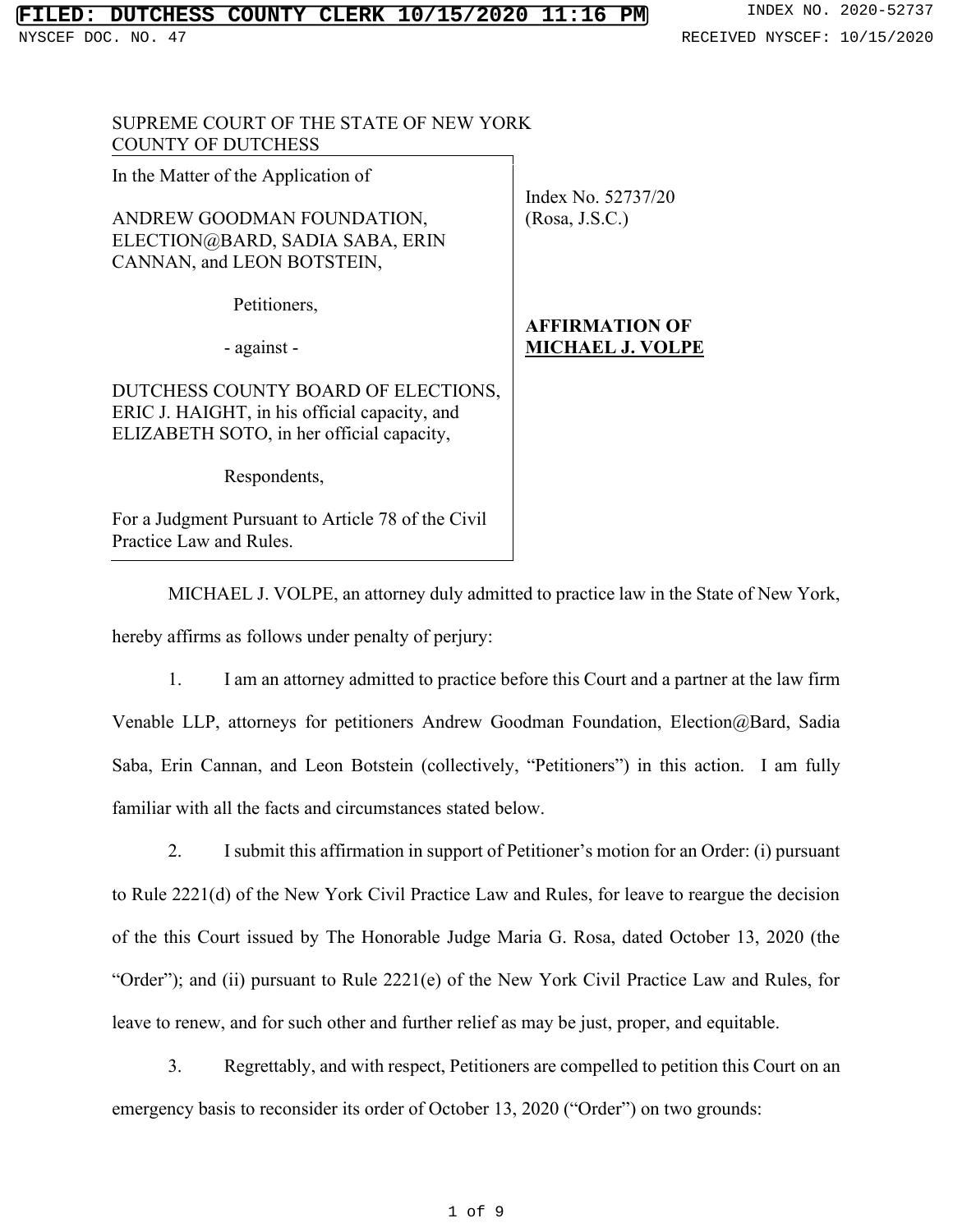- a. This Court's Order was issued at approximately 5:00pm on October 13, 2020. The Order was premised in large part upon Commissioner Haight's representation "that mailing out notification of a new polling place at this late date would likely cause voter confusion and result in voters going to the wrong polling place." By the next day, the BOE announced the relocation of two polling locations for safety reasons, which has been confirmed by the Red Hook Town Supervisor. (See Ex. A to this Affirmation.) The brazen and contradictory actions of the BOE and Commissioner Haight merit that the Court reconsider its decision.
- b. In its September 15, 2020 letter to the BOE, the Church recommended finding another polling location because of the Church's "inability to provide an adequately safe environment for the poll workers as well as the voters. Simply put, our space is too small to support much-needed social distancing..."<sup>1</sup> Respectfully, the Church was saying much more than it simply "is not ideal based on its size and layout." Order at 5. The Church says that, in this pandemic, it is unsafe. Elect. Law §4-104(1) grants the BOE discretion to change a polling location "if the initially designated polling place is subsequently found to be unsuitable or unsafe." Order at 2. Absent reconsideration, the BOE and this Court will effectively be forcing the Church to serve as a polling location against its will and better judgment—an unseemly, unsafe and unnecessary scenario.

<sup>&</sup>lt;sup>1</sup> See Exhibit 1 to Respondent Soto's Affirmation in Support of Petitioner's Verified Petition, dated September 21, 2020, which is electronically filed as Documents #22-23 on Docket 2020-52737.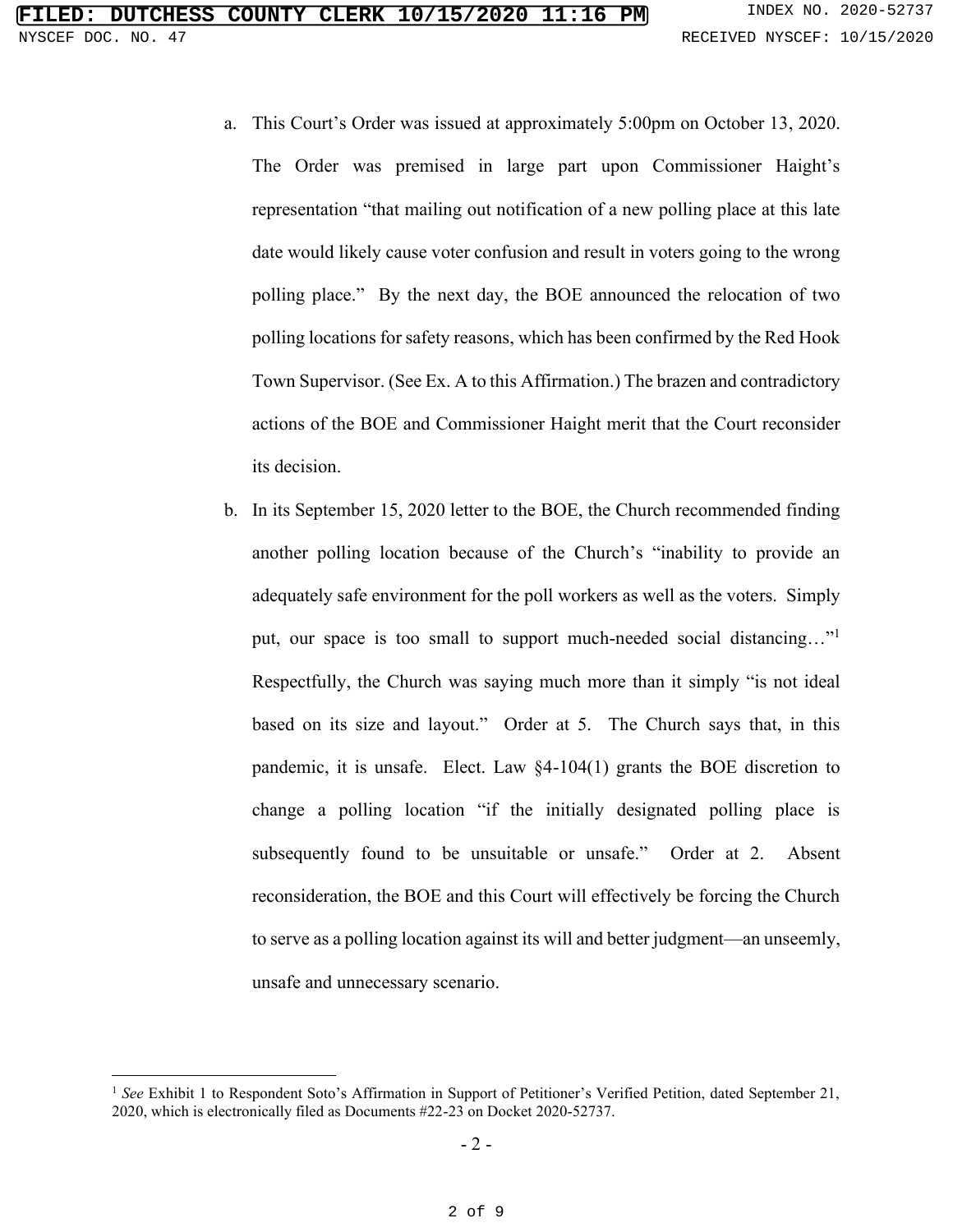4. The actions of the BOE and the sequence highlighted in Paragraph 3(a) above makes clear: At the same time Commissioner Haight represented to this Court that time did not permit relocating a polling location, plans were underway to relocate other polling stations.<sup>2</sup> Commissioner Haight's representation to the Court that it was "too close to the election" was a pretext for his real objective – discrimination against youth voters. That pretext furthers the decades-long pattern of the BOE, and informed its original March 2020 refusal, and its continuing refusal, to relocate the polling location to Bard College. The newly relocated polling locations are shown on the Dutchess County Board of Election's website at [https://www.elections.dutchessny.gov/voter-information/dutchess-county-polling-places/.](https://www.elections.dutchessny.gov/voter-information/dutchess-county-polling-places/)

5. Petitioners in this action are seeking an order directing respondents the Dutchess County Board of Elections, Commissioner Eric J. Haight, in his official capacity, and Commissioner Elizabeth Soto, in her official capacity (collectively referred to herein as "Respondents") to change the polling place for the 5th Legislative District of Dutchess County from St John's Episcopal Church located at 1114 River Road, Red Hook, New York 12571 to the Bertelsmann Campus Center at Bard College, 30 Campus Road, Annandale-on-Hudson, New York 12504 or make the latter location a supplemental location providing notice of same to all voters in the election district.

6. A complete set of all papers filed in connection with the Petitioner that is the subject of the Order are attached hereto, as follows:

<sup>2</sup> On September 24, 2020, The Daily Freeman newspaper quoted Red Hook Town Supervisor Robert McKeon in an article about McKeon's concern about voting in the Town Hall during the pandemic: "We asked the Board of Elections to take a look at this. We got a response, without an explanation, that the polling districts are going to remain here." (*See* William J. Kemble, *COVID gives Red Hook supervisor pause about using Town Hall as polling place*, Daily Freeman (Sept. 24, 2020), *available at*: [https://www.dailyfreeman.com/news/elections/covid-gives-red-hook](https://www.dailyfreeman.com/news/elections/covid-gives-red-hook-supervisor-pause-about-using-town-hall-as-polling-place/article_955de7a4-fe77-11ea-a744-a35a53d0efb3.html?utm_medium=social&utm_source=email&utm_campaign=user-share)[supervisor-pause-about-using-town-hall-as-polling-place/article\\_955de7a4-fe77-11ea-a744](https://www.dailyfreeman.com/news/elections/covid-gives-red-hook-supervisor-pause-about-using-town-hall-as-polling-place/article_955de7a4-fe77-11ea-a744-a35a53d0efb3.html?utm_medium=social&utm_source=email&utm_campaign=user-share) [a35a53d0efb3.html?utm\\_medium=social&utm\\_source=email&utm\\_campaign=user-share](https://www.dailyfreeman.com/news/elections/covid-gives-red-hook-supervisor-pause-about-using-town-hall-as-polling-place/article_955de7a4-fe77-11ea-a744-a35a53d0efb3.html?utm_medium=social&utm_source=email&utm_campaign=user-share) (last accessed, Oct. 15, 2020).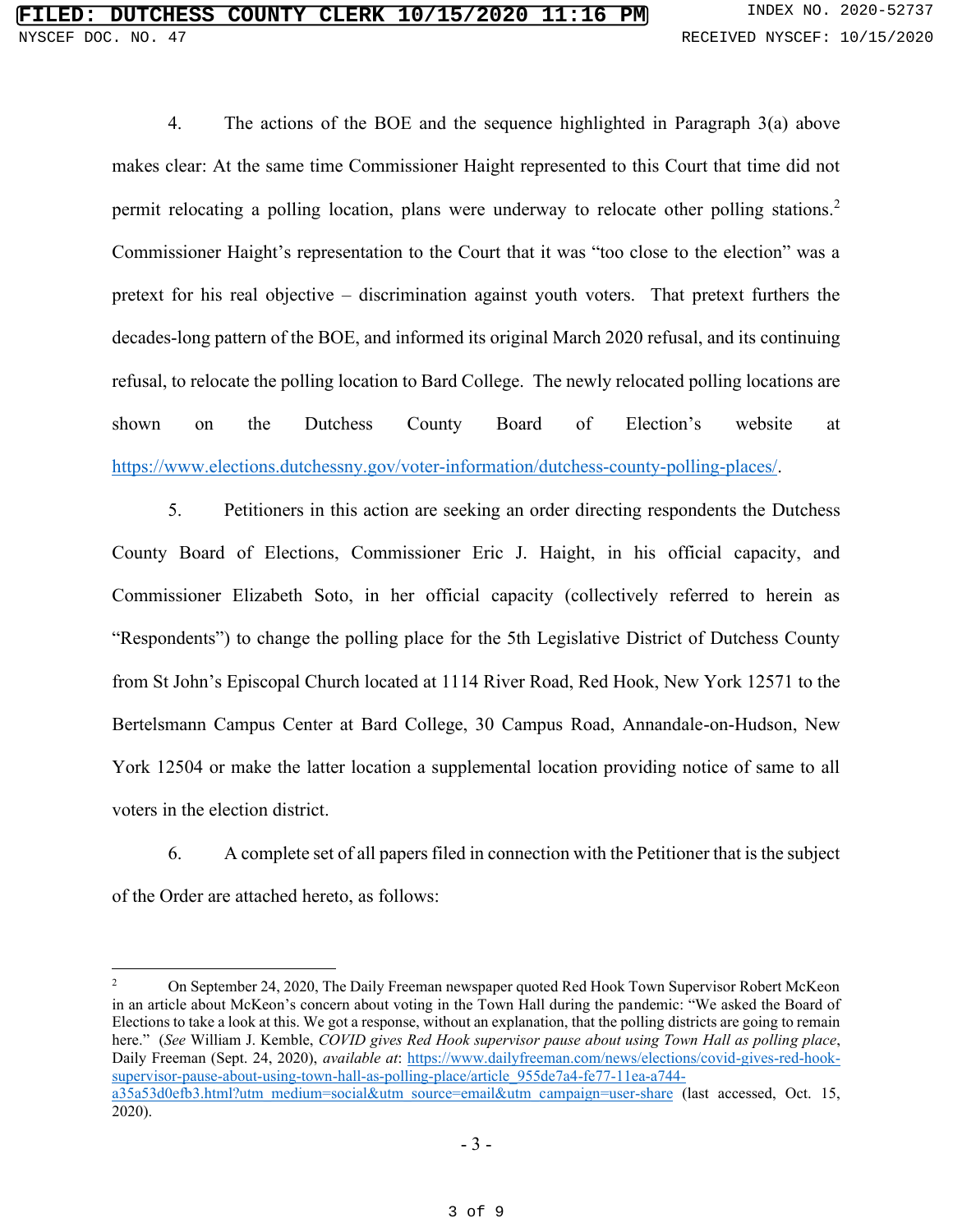- a. Petitioners' Notice of Petition, dated September 4, 2020, is electronically filed as Document #16 on Docket 2020-52737.
- b. Petitioner's Proposed Order to Show Cause, dated September 4, 2020, is electronically filed as Document #17 on Docket 2020-52737.
- c. Petitioner's Verified Petition, dated September 4, 2020, together with all exhibits thereto, is electronically filed as Document #1 and Documents #7-15 on Docket 2020-52737.
- d. Petitioner's Memorandum of Law, dated September 4, 2020, is electronically filed as Document #18 on Docket 2020-52737.
- e. The Declaration of Sadia Saba, dated September 3, 2020, is electronically filed as Document #2 on Docket 2020-52737.
- f. The Declaration of Erin Cannan, dated September 3, 2020, is electronically filed as Document #3 on Docket 2020-52737.
- g. The Declaration of Leon Botstein, dated September 3, 2020, is electronically filed as Document #4 on Docket 2020-52737.
- h. The Declaration of Erika Ven Der Velden, dated September 3, 2020, is electronically filed as Document #5 on Docket 2020-52737.
- i. The Declaration of Felicia Keesing, dated September 3, 2020, is electronically filed as Document #6 on Docket 2020-52737.
- j. The Order to Show Cause, entered by the Honorable Maria G Rosa on September 8, 2020, is electronically filed as Document #20 on Docket 2020- 52737.
- k. Respondent Soto's Affirmation in Support of Petitioner's Verified Petition, dated September 21, 2020, together with all exhibits thereto, is electronically filed as Documents #22-23 on Docket 2020-52737.
- l. Respondent Haight's Notice of Cross Motion, dated September 21, 2020, is electronically filed as Document #24 on Docket 2020-52737.
- m. Respondent Haight's Memorandum of Law, dated September 21, 2020, is electronically filed as Document #25 on Docket 2020-52737.
- n. The Affidavit of Timothy Malet, dated September 21, 2020, is electronically filed as Document #26 on Docket 2020-52737.

- 4 -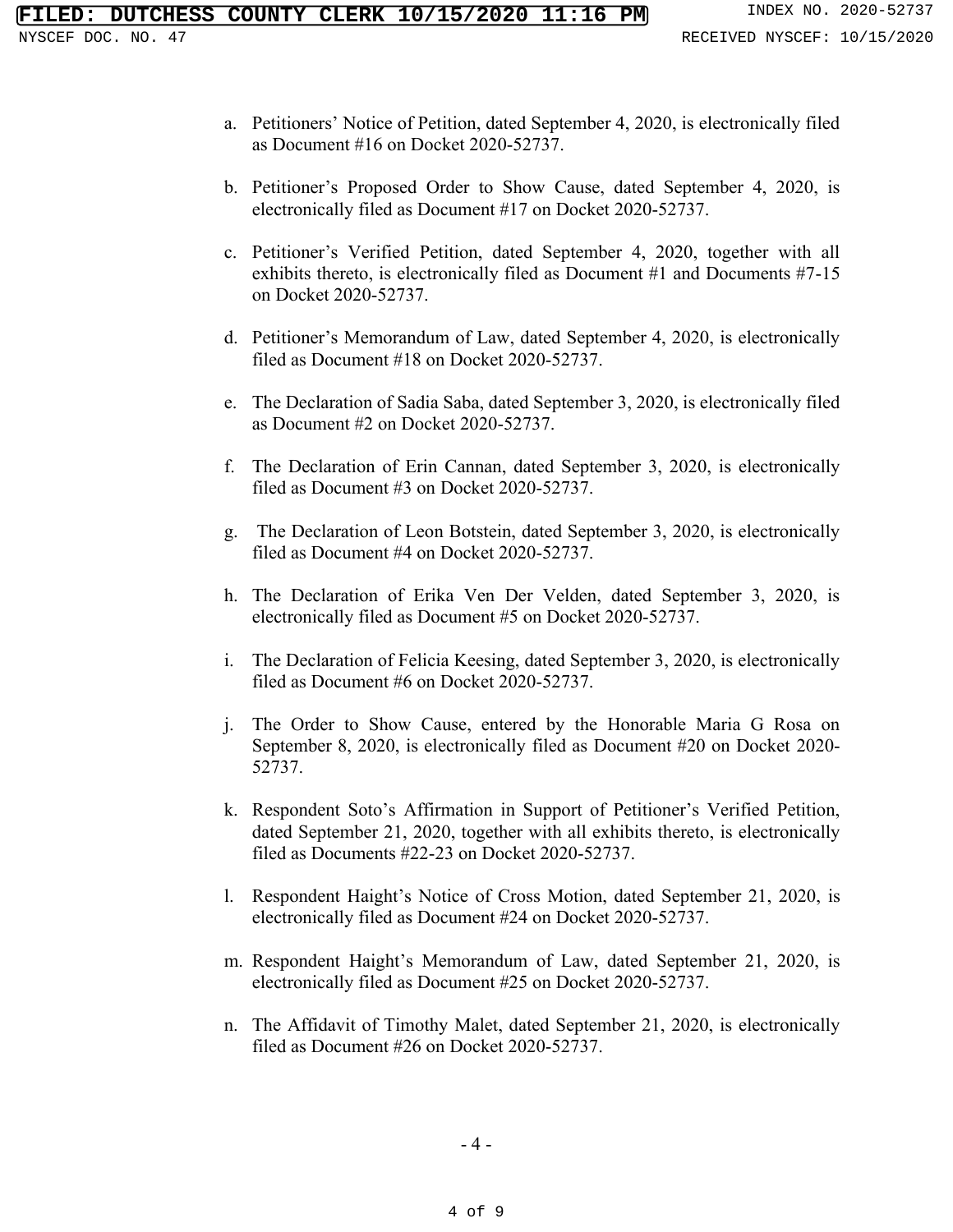- o. The Affidavit of Erik J. Haight, dated September 21, 2020, together with all exhibits thereto, is electronically filed as Documents #27-35 on Docket 2020- 52737.
- p. The Affirmation of Michael J. Volpe in further support of Petitioner's Verified Petition and Order to Show Cause, dated September 25, 2020, together with all exhibits thereto, is electronically filed as Documents #37-39 on Docket 2020- 52737.
- q. Petitioners'' Memorandum of Law in further support of Petitioners' Verified Petition and Order to Show Cause, dated September 25, 2020, is electronically filed as Document #40 on Docket 2020-52737.
- r. The Affirmation of Felicia Keesing in further support of Petitioner's Verified Petition, dated September 25, 2020, is electronically filed as Document #41 on Docket 2020-52737.
- s. Respondent Haight's Memorandum of Law in further support of Respondent Haight's Cross-Motion, dated September 28, 2020, is electronically filed as Document #42 on Docket 2020-52737.
- t. The Affirmation of Erik J. Haight in further support of Respondent Haight's Cross-Motion, dated September 28, 2020, is electronically filed as Document #43 on Docket 2020-52737.
- u. The Order is electronically filed as Document #44 on Docket 2020-52737.

## **PETITIONER'S MOTION TO RENEW**

7. The Court should reconsider its denial of Petitioner's Order to Show Cause based on Respondents' relocation of other polling locations within Dutchess County, the day after the Order was entered.

8. A motion to renew requires "new facts not offered on the prior motion that would change the prior determination." CPLR 2221(e)(2). The Court of Appeals has held that "every court retains continuing jurisdiction to reconsider its prior interlocutory orders during the pendency of the action." *Liss v. Trans Auto Sys.*, 68 NY2d 15, 20 [1986]. It is thus squarely within the Court's discretion to reconsider its prior determination based on superseding events. *See IDX*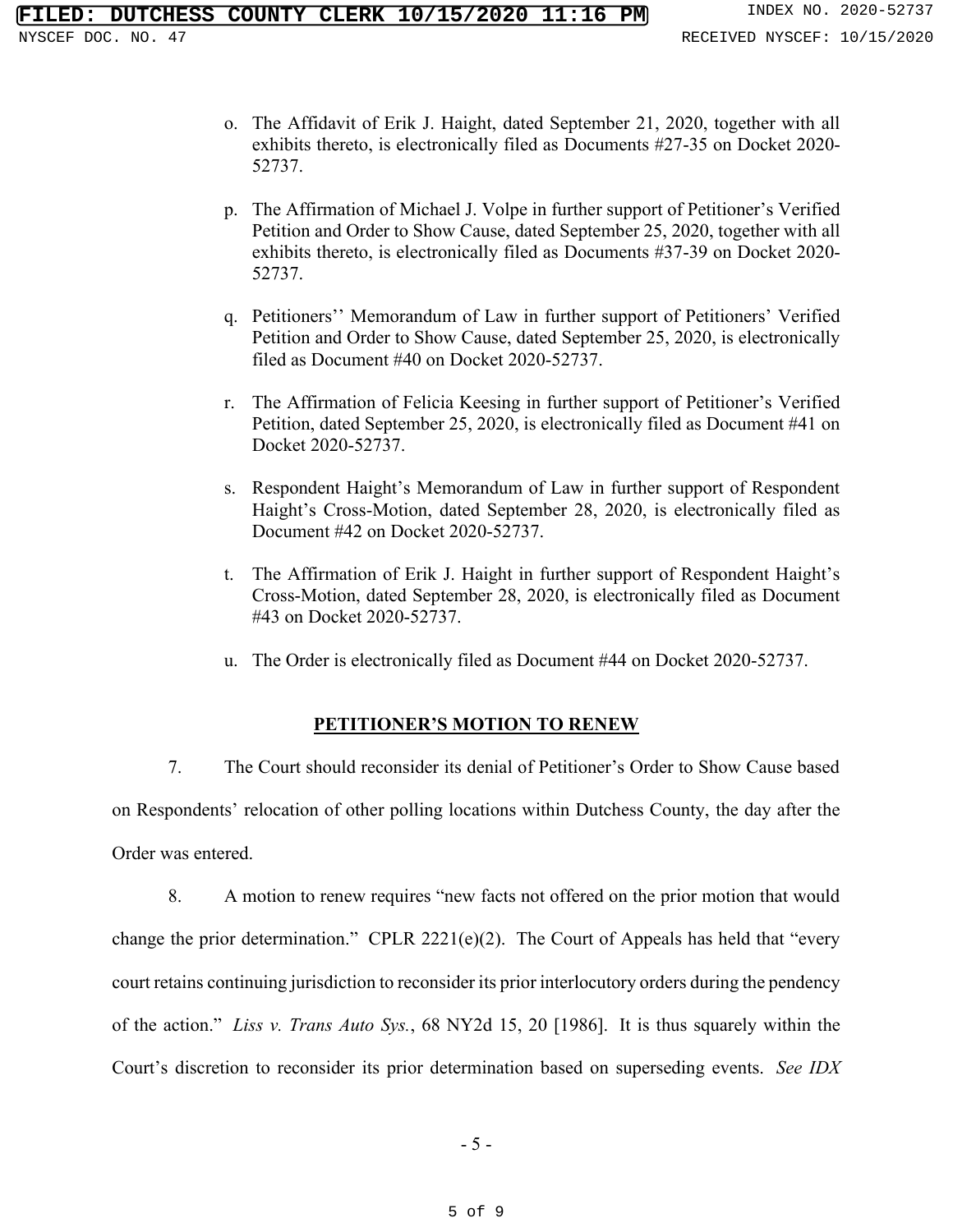*Capital v. Phoenix Partners*, 72 AD3d 576, 576 [1st Dep't 2010] (holding that trial court "was well within its continuing jurisdiction to reconsider any prior intermediate determination it has made").

9. In the Order, the Court acknowledged that it has the power to convert Petitioner's Article 78 proceeding into a plenary action, but nevertheless declined to do so "based on the timing of the petitioners' commencement of this proceeding and its procedural posture." (Order, p. 6).

10. The Court then goes on to say that "the November 3, 2020 election is 21 days away. . . . the election is too close in time to enable a change in the polling site that would be fair to all voters in the 5<sup>th</sup> district including by giving them timely and effective notice of the change. Commissioner Haight underscores that mailing out notification of a new polling place at this late date would likely cause voter confusion and result in voters going to the wrong polling place." (Order, pp. 6-7).

11. Petitioners refer the Court to a document issued by the Town Supervisor for the Town of Red Hook, dated October 15, 2020 and annexed hereto as **Exhibit A**, announcing that the polling location for Red Hook Districts #7 and #8 has been moved from the Red Hook Town Hall to the Linden Avenue Middle School. Petitioners also refer the court to the BOE website, which provides the following disclaimer: "Please note that some polling locations may have changed. Check your election district below to see where you will go to vote." (*available at* [https://www.elections.dutchessny.gov/voter-information/dutchess-county-polling-places/\)](https://www.elections.dutchessny.gov/voter-information/dutchess-county-polling-places/).

12. Upon information and belief, Respondents made the decision to relocate this polling location on October 14, 2020 – *the day after the issuance of the Order*.

13. This action by Respondents, the day after the Court issued the Order, belies Commissioner Haight's insistence that changing the location of a polling place would lead to

- 6 -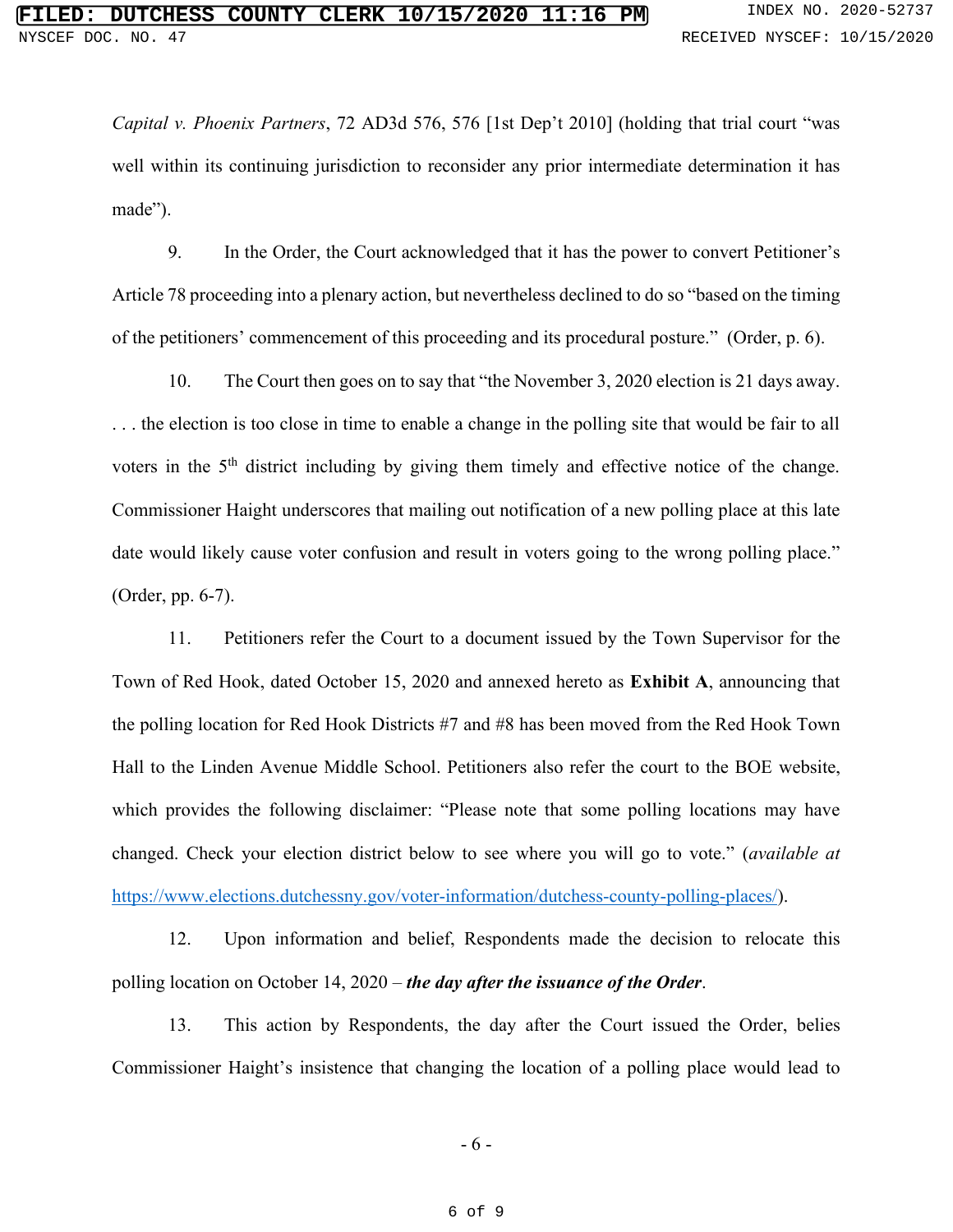confusion among voters. Having misled this Court into entering the Order, Commission Haight immediately proceeded to do precisely what he said could not be done.

14. Commissioner Haight's true motivation for opposing the relief sought by Petitioners is not any actual concern for the voting public or the conduct of the upcoming election. Rather, it is to suppress the Bard student population's access to polling locations voters at all costs.

15. Commissioner Haight's willingness to relocate two polling locations that do not affect student voters, and his ongoing recalcitrance to relocate a polling location to Bard College – which comprises 70% of the voters in that District – furthers the ongoing pattern and practice of discrimination against youth voters by the BOE and, more specifically, by Commissioner Haight.

16. This clearly demonstrates that one of the primary factors identified by Commissioner Haight, and subsequently relied upon by the Court in issuing the Order, was simply untrue. For these reasons, as well as to protect the health and safety of the public, the County's March 2020 polling place determination need not be viewed as frozen in time, particularly amid a pandemic.

17. Petitioners could not have brought this crucial fact to the attention of the Court prior to the issuance of the Order as the relevant act by Respondents occurred after the issuance of the Order.

## **PETITIONER'S MOTION TO RENEW**

18. The Court should reconsider its denial of Petitioner's Order to Show Cause because the Court's reliance on the proximity of the election to the date this matter came before the Court is misplaced, as the New York State Election Law specifically allows for, and contemplates, that polling locations may be moved up to five days prior to an election.

- 7 -

7 of 9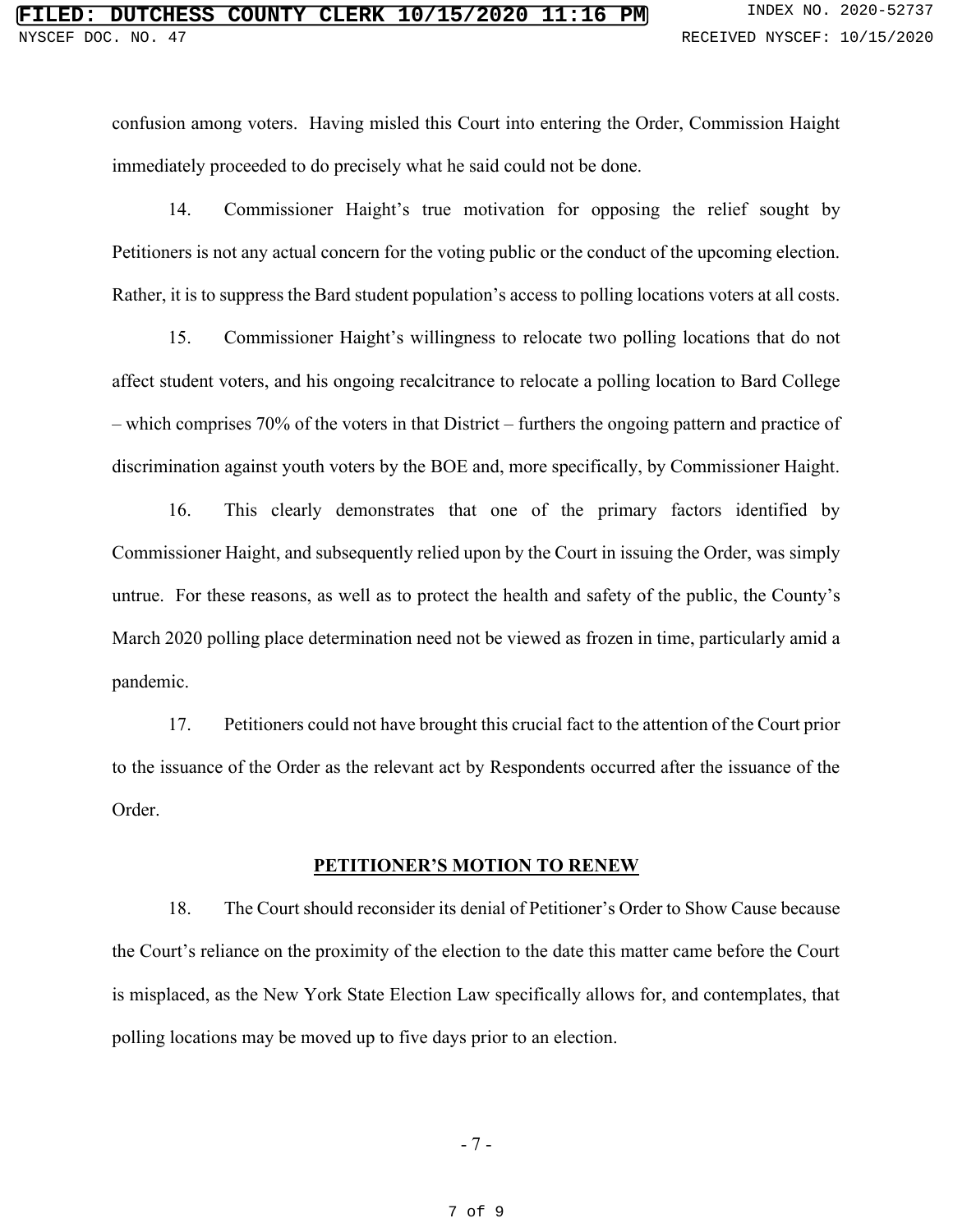19. A motion for leave to reargue "shall be based upon matters of fact or law allegedly overlooked or misapprehended by the court in determining the prior motion, but shall not include any matters of fact not offered on the prior motion." *Markovic v. J&A Realty, LLC*, 124 AD3d 846, 847 [2d Dep't 2015] (quoting CPLR 2221(d)(2)). The determination to grant leave to reargue a motion lies within the sound discretion of the court. *See Am. Alternative Ins. Corp. v. Pelszynski*, 85 AD3d 1157, 1158 [2d Dep't 2011].

20. Section 1-104(2) of the New York State Election Law provides as follows:

If the board of elections, after designating a polling place, and after sending written notice of such polling place to each registered voter, designates an alternative polling place, it must, at least five days before the next election or day for registration, send by mail a written notice to each registered voter notifying him of the changed location of such polling place. If such notice is not possible the board of elections must provide for an alternative form of notice to be given to voters at the location of the previous polling place.

N.Y. Elec. Law § 4-104(2) (McKinney).

21. Based on the foregoing, Respondents clearly have the ability to designate an alternative polling location up to five days before the date of the election in question, and still have time to send a written notice by mail to each registered voter notifying such voter of the change in location.

22. Commissioner Haight's feigned concern for any theoretical voter confusion flies in the face of a clear provision in the New York Election Law which specifically provides for the relocation of polling locations well within the timeframe at issue in the instant action.

23. Accordingly, we respectfully submit that the Court misapprehended the facts of the instant action as they pertain to the weight placed on the proximity of the election by the Court, in light of provisions in the New York Election Law that allow for the exact relief sought by Petitioners within the timeframe identified by the Court, and in light of an unprecedented pandemic

- 8 -